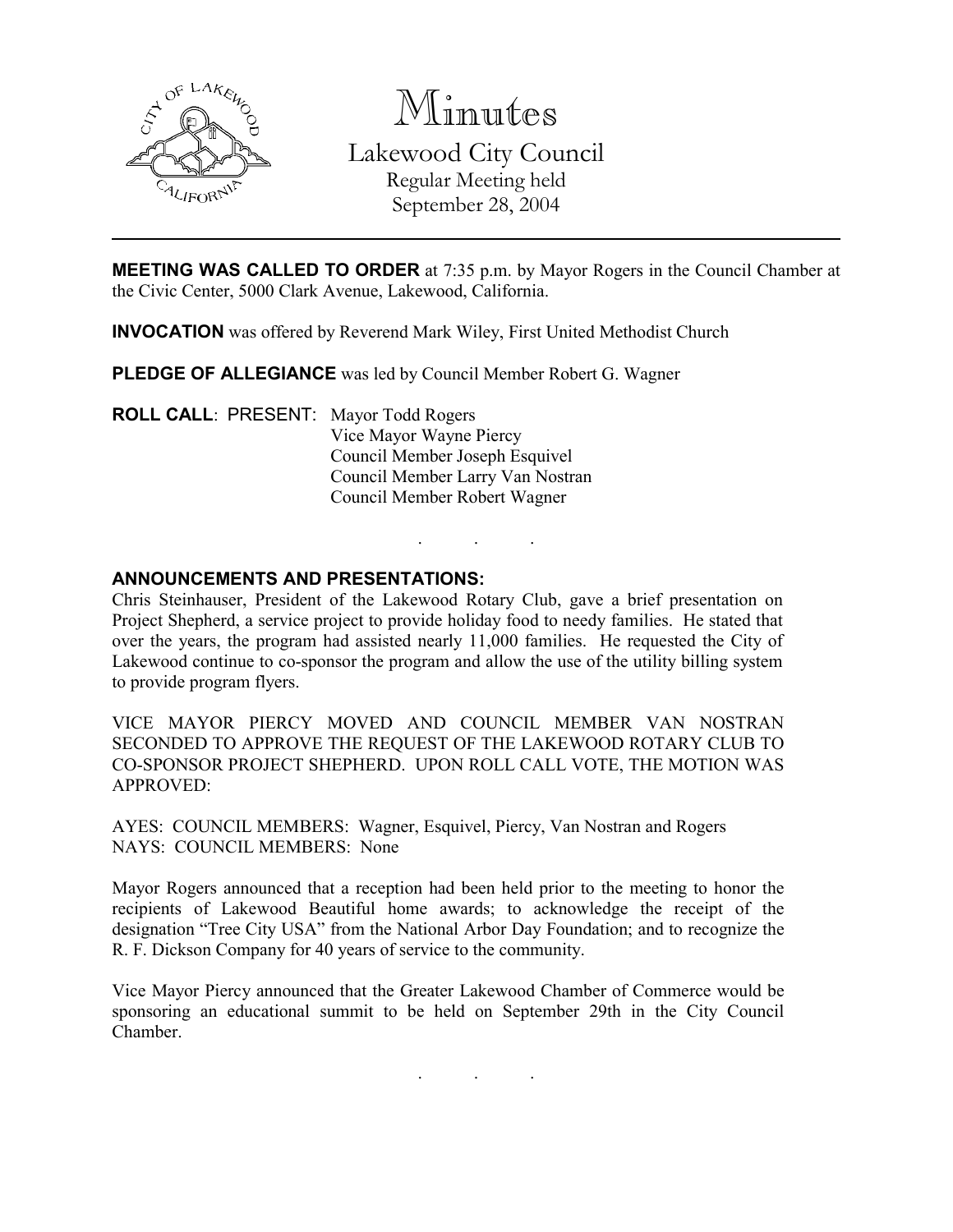City Council Minutes September 28, 2004 Page 2

## ROUTINE ITEMS:

Mayor Rogers advised that Routine Item 1, City Council Minutes would be continued to the next regular meeting.

COUNCIL MEMBER VAN NOSTRAN MOVED AND COUNCIL MEMBER ESQUIVEL SECONDED TO APPROVE ROUTINE ITEMS 2 THROUGH 9.

- RI-2 Approval of Personnel Transactions
- RI-3 Approval of Registers of Demands dated September 9, and September 16, 2004
- RI-4 RESOLUTION NO. 2004-70; A RESOLUTION OF THE CITY COUNCIL OF THE CITY OF LAKEWOOD PROHIBITING THE PARKING OR STANDING OF VEHICLES BETWEEN 7 A.M. AND 12 P.M. ON TUESDAY OF EACH WEEK FOR STREET SWEEPING PURPOSES ON THE WEST SIDE OF ROSETON AVENUE BETWEEN DEL AMO BOULEVARD AND STILLMAN STREET AND ON THE EAST SIDE OF ROSETON AVENUE BETWEEN DEL AMO BOULEVARD AND 207TH STREET
- RI-5 Approval of Report of Monthly Investment Transactions
- RI-6 Approval of Entry Permit for Chamber of Commerce Rose Parade Parking at the Civic Center
- RI-7 Approval of Agreements with Security Marketing Group and Trustmark Insurance Company for U.S. Savings Bonds, Life and Critical Illness Insurance
- RI-8 Approval of Appropriation for Equipment Replacement Account
- RI-9 RESOLUTION NO. 2004-71; A RESOLUTION OF THE CITY COUNCIL OF THE CITY OF LAKEWOOD ADOPTING JOINT POWERS HEALTH AND RETIREMENT ROLLOVER PLAN - HARRP

UPON ROLL CALL VOTE, THE MOTION WAS APPROVED:

AYES: COUNCIL MEMBERS: Wagner, Esquivel, Piercy, Van Nostran and Rogers NAYS: COUNCIL MEMBERS: None

. . .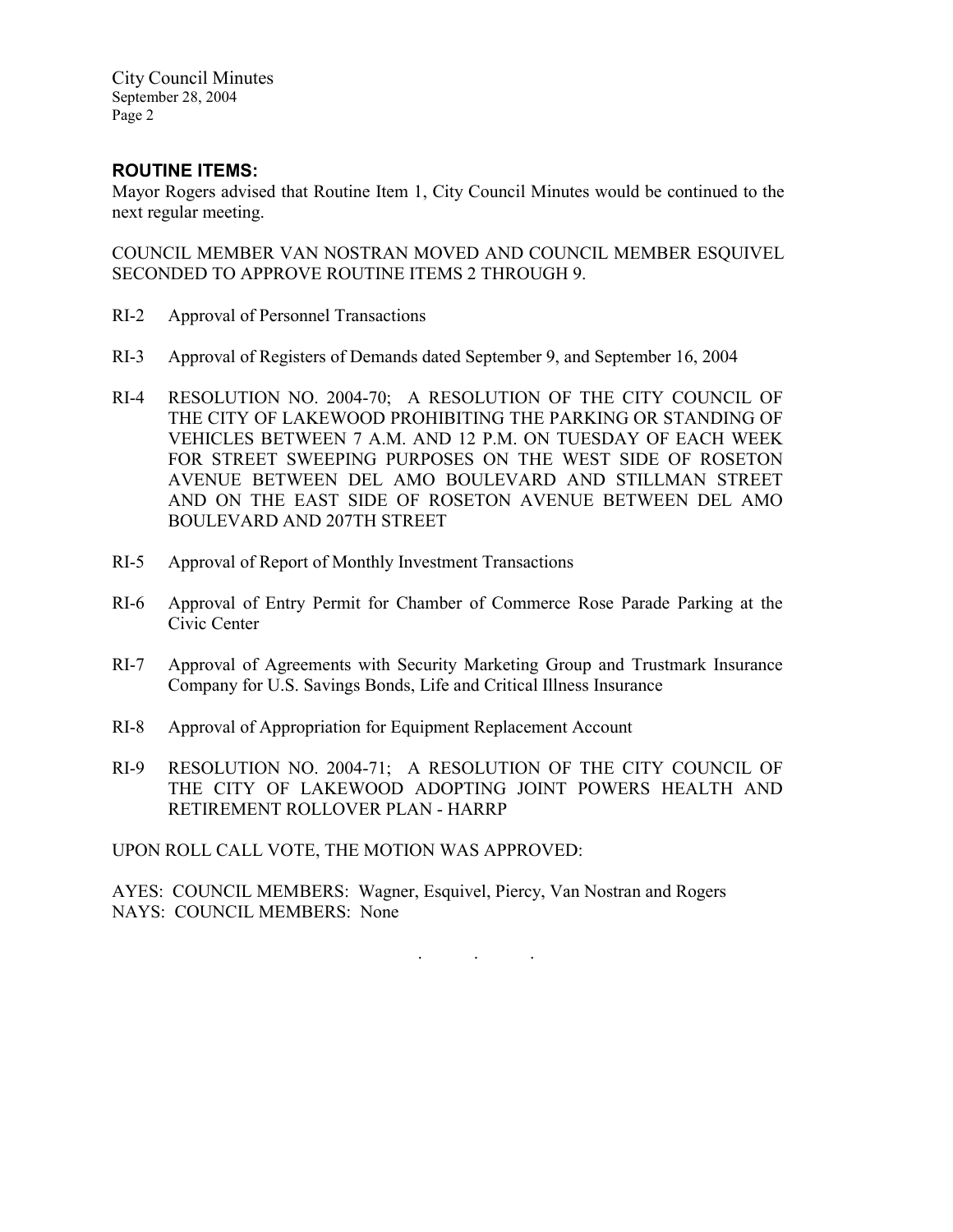### 1.1 • CITIZENS' OPTIONS FOR PUBLIC SAFETY (COPS) GRANT 2004-05

Deputy City Manager Sandi Ruyle presented an oral report based on the memorandum contained in the agenda and stated that Citizens' Options for Public Safety (COPS) Grant funds would be available to the City of Lakewood in October in the amount of \$122,013. A written memorandum from the Commander of the Lakewood Sheriff's Station was recommending that the funding allocation be earmarked for the Summer 2005 Park Deputy and Bike Patrol Programs and for enhanced, mission-specific criminal enforcement and suppression. She concluded by recommending the City Council hold a public hearing to accept input from the public; approve the recommended programs for frontline law enforcement services; and direct the Director of Finance to appropriate funds to the Supplemental Law Enforcement Services account.

Mayor Rogers opened the public hearing at 7:46 p.m. and called for anyone in the audience wishing to address the City Council on this matter. There was no response.

COUNCIL MEMBER WAGNER MOVED AND COUNCIL MEMBER ESQUIVEL SECONDED TO CLOSE THE PUBLIC HEARING AND APPROVE STAFF'S RECOMMENDATION. UPON ROLL CALL VOTE, THE MOTION WAS APPROVED:

AYES: COUNCIL MEMBERS: Wagner, Esquivel, Piercy, Van Nostran and Rogers NAYS: COUNCIL MEMBERS: None

Vice Mayor Piercy noted that the supplemental law enforcement services that this funding had enabled the City to provide, made a great difference for residents in the quality of service in City parks.

. . .

### 2.1 • PERTAINING TO THE OFFICE OF THE CITY ATTORNEY

Mayor Rogers stated that he had grown to respect and admire City Attorney John S. Todd and that the announcement of his retirement had been a bittersweet moment. He proposed that the City Council acknowledge John's 50 years of service to the City by recognizing him upon his retirement in December, with the title of City Attorney Emeritus. He reported that City staff, under the guidance of the City Council ad hoc committee, had conducted a process to find a replacement attorney to provide legal counsel to the City. He stated the comprehensive process had been both fair and objective and had brought forth some outstanding candidates. He advised that upon review by the entire City Council, the decision had been unanimous to approve the appointment of Mr. Steven Skolnik, with the law firm of Colantuono & Levin.

RESOLUTION NO. 2004-72; A RESOLUTION OF THE CITY COUNCIL OF THE CITY OF LAKEWOOD PERTAINING TO THE OFFICE OF THE CITY ATTORNEY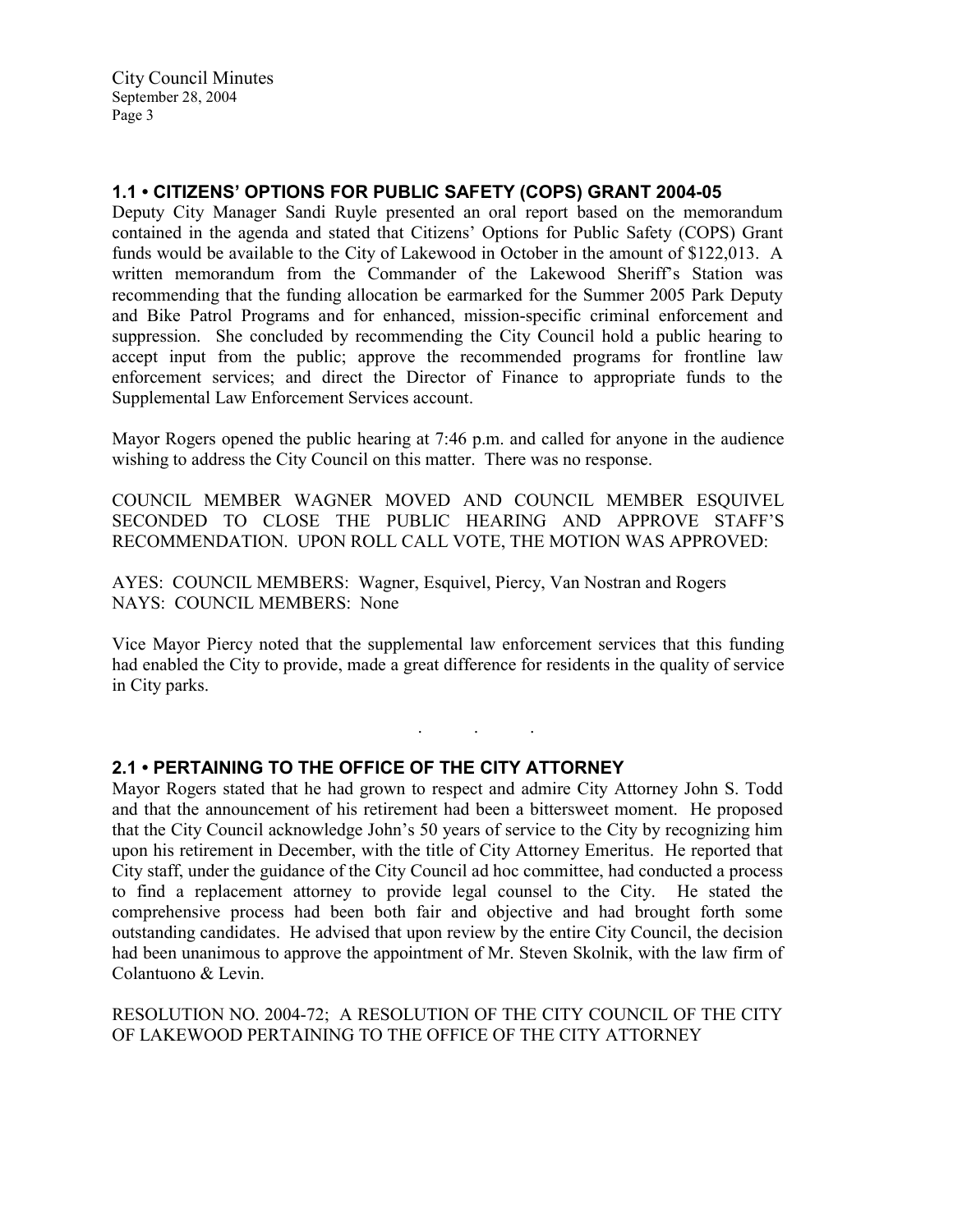2.1 • PERTAINING TO THE OFFICE OF THE CITY ATTORNEY - Continued MAYOR ROGERS MOVED AND COUNCIL MEMBER ESQUIVEL SECONDED TO ADOPT RESOLUTION NO. 2004-72; APPROVE AN AGREEMENT WITH THE LAW FIRM OF COLANTUONO & LEVIN: AND TO APPOINT STEVEN SKOLNIK AS INTERIM DEPUTY CITY ATTORNEY, EFFECTIVE NOVEMBER 1, 2004; AND TO RECOGNIZE JOHN SANFORD TODD AS CITY ATTORNEY EMERITUS UPON HIS RETIREMENT. UPON ROLL CALL VOTE, THE MOTION WAS APPROVED:

AYES: COUNCIL MEMBERS: Wagner, Esquivel, Piercy, Van Nostran and Rogers NAYS: COUNCIL MEMBERS: None

Steve Skolnik thanked the Mayor and City Council for the opportunity to provide service to Lakewood. He stated he was honored to be replacing Mr. Todd and that he considered this a long-term commitment.

The City Attorney thanked the Mayor and Council Members for the honor they had bestowed upon him.

. . .

# 2.2 • ORDINANCE NO. 2004-11; PERTAINING TO THE LICENSE AND PERMIT HEARING BOARD

Larry Schroeder, Director of Finance, presented an oral report based on the memorandum contained in the agenda and stated the City Attorney had advised that based on recent court cases, it was advisable to modify the structure of the License and Permit Hearing Board by deleting the City Manager as a member of the Board.

The City Attorney advised that recent case law had held the proceedings in several cases invalid where one of the hearing officers was under the control or supervision of other board members, such as the City Manager, who serves under the City Council. He stated that although the City had not been challenged on this basis to date, it was his recommendation that this situation be remedied.

ORDINANCE NO. 2004-11; AN ORDINANCE OF THE CITY COUNCIL OF THE CITY OF LAKEWOOD AMENDING THE LAKEWOOD MUNICIPAL CODE PERTAINING TO THE LICENSE AND PERMIT HEARING BOARD

COUNCIL MEMBER VAN NOSTRAN MOVED AND VICE MAYOR PIERCY SECONDED TO INTRODUCE ORDINANCE NO. 2004-11.

Council Member Esquivel inquired about the procedure in the event of a tie vote. Council Member Van Nostran offered the opinion that any tie would cause the matter to come before the entire City Council.

The City Attorney stated he would verify that the Municipal Code provided for such an occurrence.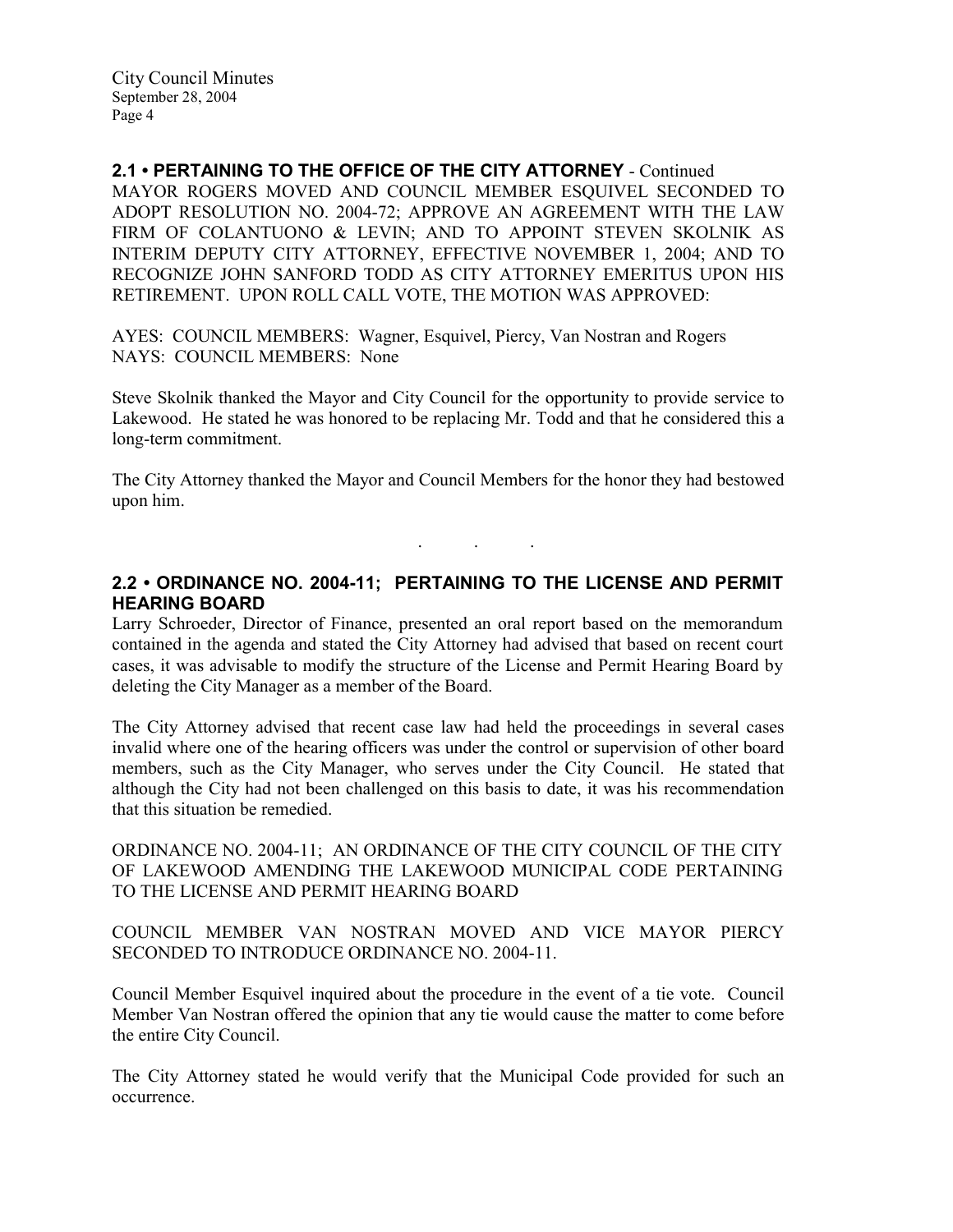City Council Minutes September 28, 2004 Page 5

### 2.2 • ORDINANCE NO. 2004-11; PERTAINING TO THE LICENSE AND PERMIT HEARING BOARD - Continued UPON ROLL CALL VOTE, THE MOTION WAS APPROVED:

AYES: COUNCIL MEMBERS: Wagner, Esquivel, Piercy, Van Nostran and Rogers NAYS: COUNCIL MEMBERS: None

### 3.1 • INTERGOVERNMENTAL RELATIONS COMMITTEE RECOMMENDATIONS - STATE PROPOSITION 1-A; L.A. COUNTY MEASURE A, RESOLUTION NO. 2004-74

. . .

Mayor Rogers reported that the Intergovernmental Relations Committee had met previously and had considered the merits of State Proposition 1A and Los Angeles County Measure A. He advised that the two measures be considered separately. He advised that the Committee was recommending support of Proposition 1A, which would protect local government property and sales tax revenues.

RESOLUTION NO. 2004-74; A RESOLUTION OF THE CITY COUNCIL OF THE CITY OF LAKEWOOD SUPPORTING PROPOSITION 1A, PROTECTION OF LOCAL GOVERNMENT REVENUES

VICE MAYOR PIERCY MOVED AND COUNCIL MEMBER VAN NOSTRAN SECONDED TO ADOPT RESOLUTION NO. 2004-74. UPON ROLL CALL VOTE, THE MOTION WAS APPROVED:

AYES: COUNCIL MEMBERS: Wagner, Esquivel, Piercy, Van Nostran and Rogers NAYS: COUNCIL MEMBERS: None

Commander Robert Osborne of the Los Angeles County Sheriff's Department provided some background information on County Measure A. He stated the measure had been drafted to provide a means to stabilize funding for law enforcement services. He reported that a number of budget catastrophes had led to funding cuts and uncertainty about future public safety funding. He noted that the Sheriff's Department budget had experienced \$160 million in cuts over the past two years. He stated that the funds raised, if the measure was passed by the voters, would not go only to the Sheriff's Department, but also to other law enforcement related functions of the County, such as District Attorney and Public Defender services, and would provide funding to each of the cities in the County. The cities would then have the opportunity to provide specialized additional services to their communities, including up to 15 percent which could be used for youth programs that prevent crime.

Council Member Wagner questioned Commander Osborne about the restrictions on the funds raised by the measure, determining that although there was a baseline which must be funded by County general funds, the measure's funds could be used to plug gaps brought about by inflation. He stated there were insufficient controls in the measure over the use of the funds.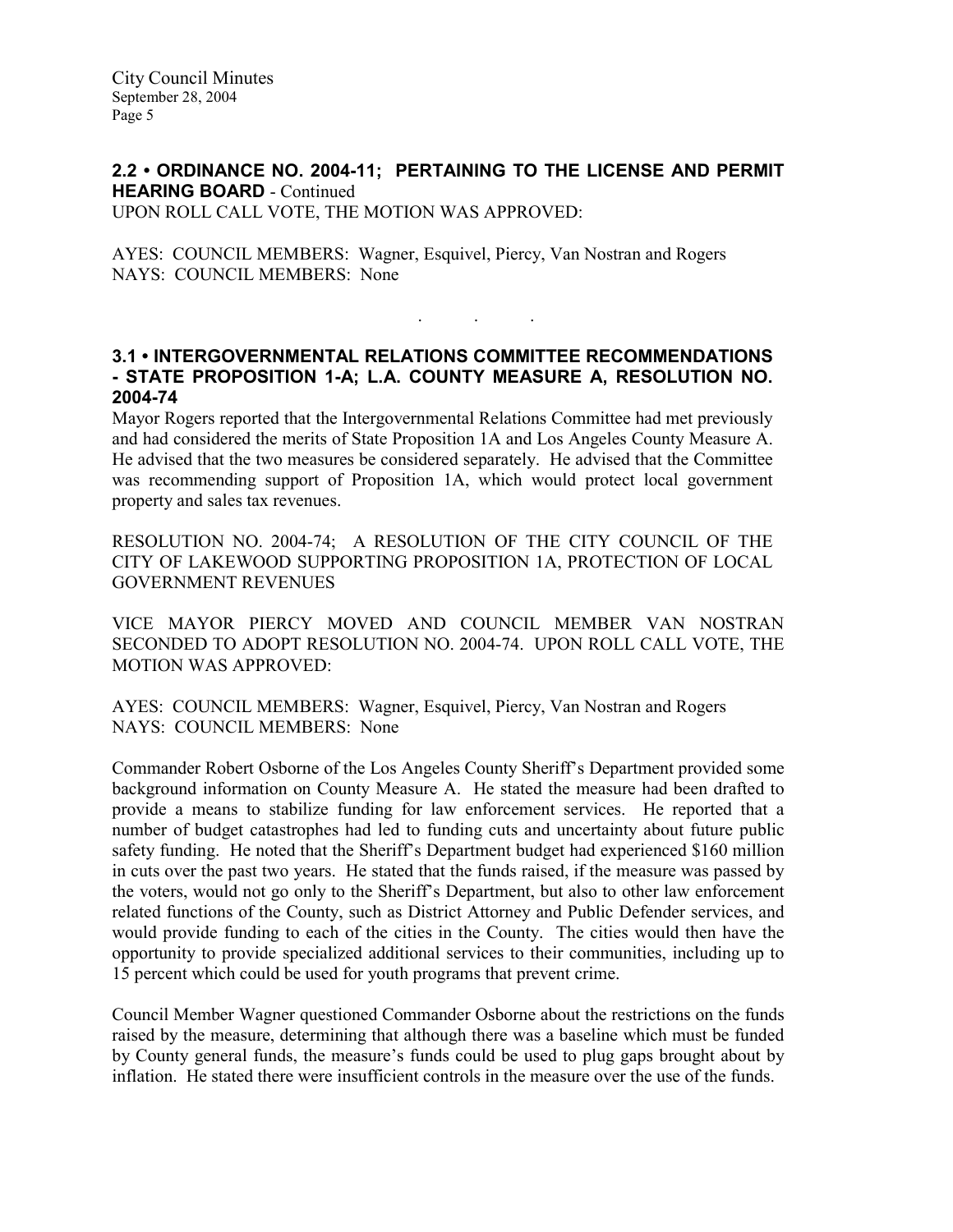### 3.1 • INTERGOVERNMENTAL RELATIONS COMMITTEE RECOMMENDATIONS - STATE PROPOSITION 1-A; AND L.A. COUNTY MEASURE A - Continued

Responding to a question from Council Member Van Nostran, Commander Osborne stated that if any of the labor unions attempted to make a case for funding salary increases or benefits out of measure funds, it would be up to the Board of Supervisors to make a determination.

Vice Mayor Piercy stated that although good points had been made, it still came down to providing a stable source of income for law enforcement, as protection against future budget cuts.

VICE MAYOR PIERCY MOVED AND MAYOR ROGERS SECONDED TO SUPPORT LOS ANGELES COUNTY MEASURE A.

Council Member Wagner stated he planned to oppose Measure A as he saw no guarantee of long-term benefits. He noted that a similar measure had been passed in 1992, but had been gobbled up by inflation. He stated that by passing such a measure, the voters would be sending the message that they would be willing to pick up all the additional costs, rather than forcing legislators to live within their budget. He stressed that approval of State Proposition 1A was the way to guarantee future funding for law enforcement, by forcing State government to stop raiding city and county funds. He expressed concern about the County losing the ability to be competitive if it has the highest sales tax rate in the State.

Mayor Rogers stated that while he was in agreement with many of the points raised by Council Member Wagner, Measure A contained an anti-supplanting clause which had not been included in the 1992 measure, and that it also contained a sunset clause so that it could be repealed. He also stated that as a member of the Los Angeles County Sheriff's Department, he had experienced first-hand the devastating impacts of losses in funding. He noted that he, like Sheriff Baca, was not pro-tax but felt it was absolutely necessary to relieve current conditions in law enforcement.

UPON ROLL CALL VOTE, THE MOTION WAS APPROVED:

AYES: COUNCIL MEMBERS: Esquivel, Piercy, Van Nostran and Rogers NAYS: COUNCIL MEMBERS: Wagner

## 3.2 • APPOINTMENTS TO SCHOOL AD HOC AND STANDING COMMITTEES AND AMENDING CITY COUNCIL STANDING COMMITTEES

. . .

Mayor Rogers advised that the proposed resolution would formalize the creation of a City Council standing committee on Lakewood schools on which he and Vice Mayor Piercy would serve. He also advised that he and Council Member Wagner would serve on the newly formed ad hoc committee on Paramount Unified School District.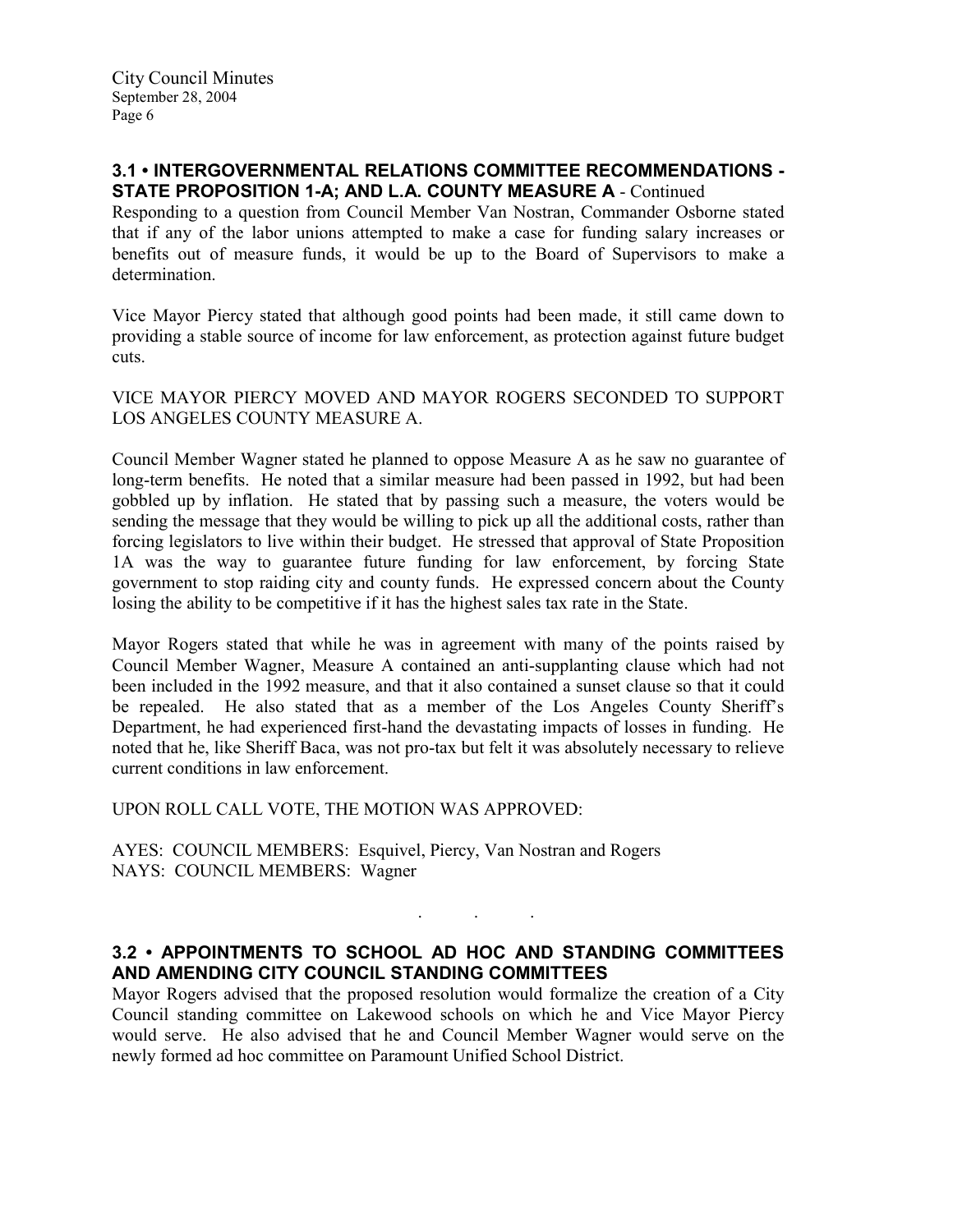3.2 • APPOINTMENTS TO SCHOOL AD HOC AND STANDING COMMITTEES AND AMENDING CITY COUNCIL STANDING COMMITTEES - Continued RESOLUTION NO. 2004-75; A RESOLUTION OF THE CITY COUNCIL OF THE CITY OF LAKEWOOD AMENDING RESOLUTION NO. 94-43 ESTABLISHING STANDING COMMITTEES OF THE CITY COUNCIL

MAYOR ROGERS MOVED AND COUNCIL MEMBER VAN NOSTRAN SECONDED TO ADOPT RESOLUTION NO. 2004-75 AND APPROVE THE APPOINTMENTS AS PRESENTED. UPON ROLL CALL VOTE, THE MOTION WAS APPROVED:

AYES: COUNCIL MEMBERS: Wagner, Esquivel, Piercy, Van Nostran and Rogers NAYS: COUNCIL MEMBERS: None

## 3.3 • NEEDS ASSESSMENT STUDY OF STATE ROUTE 91 & INTERSTATE 605

. . .

Chuck Ebner, Director of Community Development, displayed slides and presented an oral report based on the memorandum contained in the agenda. He stated that growth of the ports of Long Beach and Los Angeles had resulted in increased traffic on the freeways serving the area, especially truck traffic. The Gateway Cities Council of Governments (COG), which was already involved in a study of improvement needs for Interstate 710, had been requested to prepare a proposal to address congestion concerns on the State Route 91 and Interstate 605 freeways. The thirteen cities impacted by these freeways were proposing to work together, through the COG, to develop a needs assessment. He noted that a memorandum of understanding was under preparation. It was the recommendation of staff that the City Council approve participation in the Memorandum of Understanding for the preparation of a Needs Assessment Study and appropriate a maximum of \$20,000 for Lakewood's share of the assessment.

Vice Mayor Piercy clarified that this was just a first step, not specific improvements, and that all cities had expressed an interest in participating.

Responding to a question from Council Member Van Nostran, Mr. Ebner stated the issue of a needs assessment study had first been raised in June and who the cities that would be involved had seemed to reach a consensus.

### COUNCIL MEMBER VAN NOSTRAN MOVED AND VICE MAYOR PIERCY SECONDED TO APPROVE STAFF'S RECOMMENDATION.

In response to a question from Council Member Wagner, Mr. Ebner stated that the 605 freeway had been included mainly because the heavy traffic on the 91 freeway caused congestion problems at their interchange point.

UPON ROLL CALL VOTE, THE MOTION WAS APPROVED:

AYES: COUNCIL MEMBERS: Wagner, Esquivel, Piercy, Van Nostran and Rogers NAYS: COUNCIL MEMBERS: None